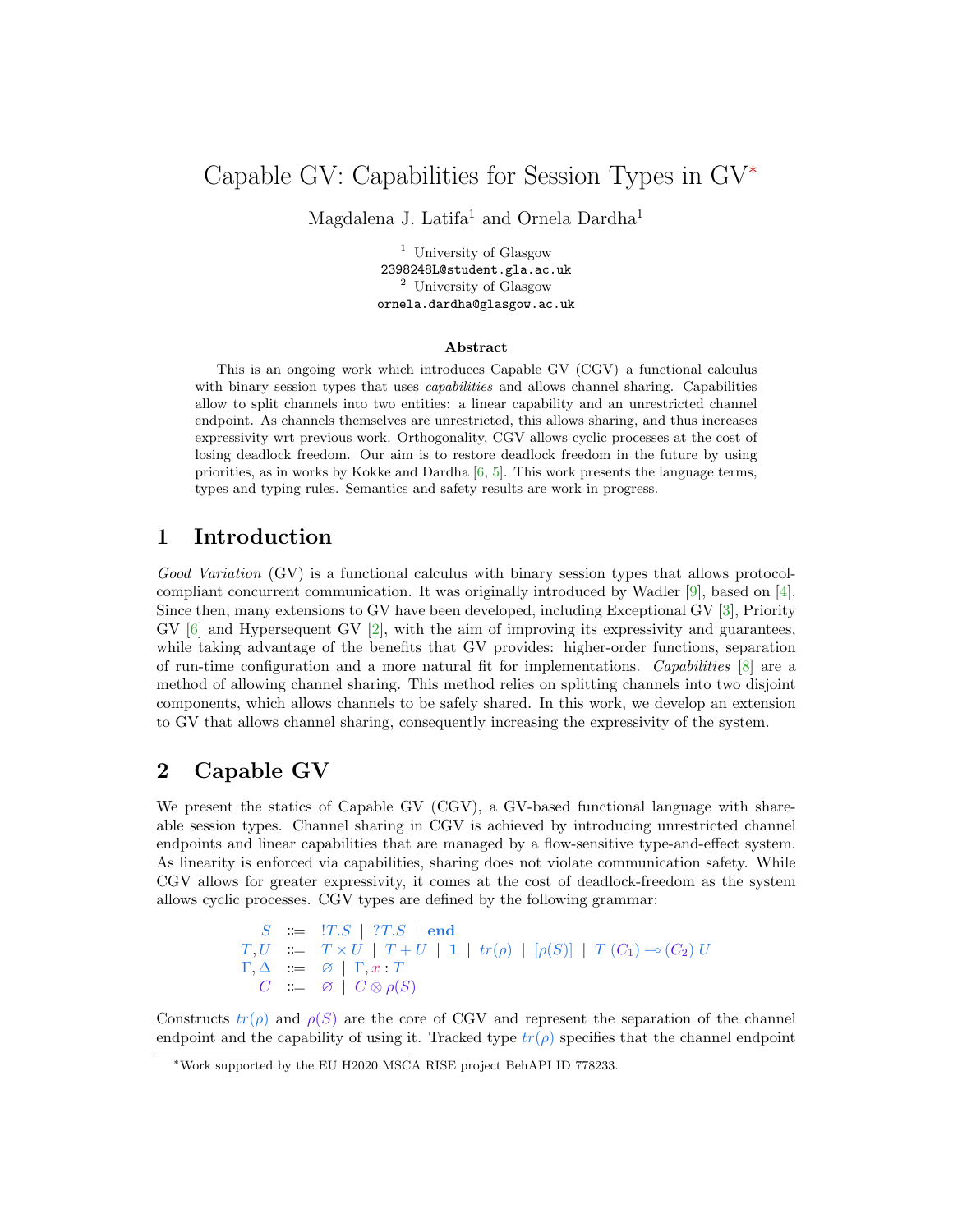is controlled by capability  $\rho$ . Capability  $\rho$  exists in a capability set C in the form  $\rho(S)$  which specifies the channel's session type  $S$ . Additionally, a capability can be packed into a pack type  $[\rho(S)]$  and subsequently relayed to another thread. In order to accommodate for capabilities in the type-and-effect system, functions have the type  $T(C_1) \sim (C_2) U$  which denotes a linear function  $T \to U$  where the function body requires pre-evaluation capability set  $C_1$  and produces capability set  $C_2$  when evaluated. The remaining types are standard session types or linear  $\lambda$ calculus types.

CGV terms are defined by the following grammar:

```
V, W \quad ::= \quad () \mid x \mid \lambda x.M \mid (V, W) \mid \text{inl } V \mid \text{inr } VL, M, N \; := \; V \; W \; | \; \det x = M \; \text{in} \; N \; | \; \det (x, y) = V \; \text{in} \; M \; | \; \det (\;) = V \; \text{in} \; M| case L {inl x \mapsto M; inr y \mapsto N | return V
                \vert new \vert send V \vert recv V \vert close V \vert pack V \vert unpack V \vert spawn M N
```
Terms pack  $V$  and unpack  $V$  are unique to CGV and allow "inactivating" and "reactivating" channels by packing and unpacking capabilities. Terms send V and recv V are standard to GV but they no longer return a copy of the channel since channels are unrestricted. Terms close V, new and spawn M N are analogous to Priority GV's terms [\[6\]](#page-2-0) with the change of new also creating capabilities for the new channels and spawn requiring a packed capability to initialise the newly spawned thread with. The rest of the terms are standard linear λ-calculus terms.

Typing rules T-Recv and T-Pack demonstrate the behaviour of capabilities in CGV. For T-Recv, in order to receive a message of type T on a channel of type  $tr(\rho)$ , the capability of using the endpoint  $\rho(T.S)$  needs to be in the pre-evaluation capability set. After this communication takes place, the capability must update the session type; hence the post-evaluation capability set must contain the capability in the form  $\rho(S)$ . T-Pack specifies the behaviour of packing the capability in order to relay it to another thread. In order to pack the capability of channel of type  $tr(\rho)$ , the capability  $\rho(S)$  needs to be in the pre-evaluation capability set. After the channel is packed, the capability  $\rho(S)$  is removed from the capability set and is instead "inactivated" and expressed in the pack type  $[\rho(S)]$ . The session type of this channel cannot change until the capability is unpacked and the channel becomes active again, which is key to ensuring linearity of communication.

| $T$ - $RECV$                                                                                       | T-Pack                                                                     |  |
|----------------------------------------------------------------------------------------------------|----------------------------------------------------------------------------|--|
| $\Gamma \vdash V : tr(\rho)$                                                                       | $\Gamma \vdash V : tr(\rho)$                                               |  |
| $\Gamma, C \otimes \rho(?T.S) \vdash \textbf{recv} \ \ V \cdot T \triangleright C \otimes \rho(S)$ | $\Gamma, C \otimes \rho(S)$ $\vdash$ pack $V : [\rho(S)] \triangleright C$ |  |

#### 3 Conclusions and Future Work

We have presented our work in progress on CGV—Capable GV. At the time of writing, we have completed syntax of types and terms as well as typing rules and we are working on finalising the operational semantics and type safety results. CGV uses capabilities in order to introduce channel sharing and provide greater expressivity. This is achieved via tracking capabilities in a type-and-effect system and making the channel endpoints unrestricted. While this approach allows sharing, it also reintroduces deadlocks. Hence, a potential area for further work will be the combination of CGV with Priority GV [\[6,](#page-2-0) [5\]](#page-2-1) to restore deadlock-freedom and tie the system back to logic. Additionally, we aim to explore channel sharing through different means, namely via manifest sharing [\[1\]](#page-2-7).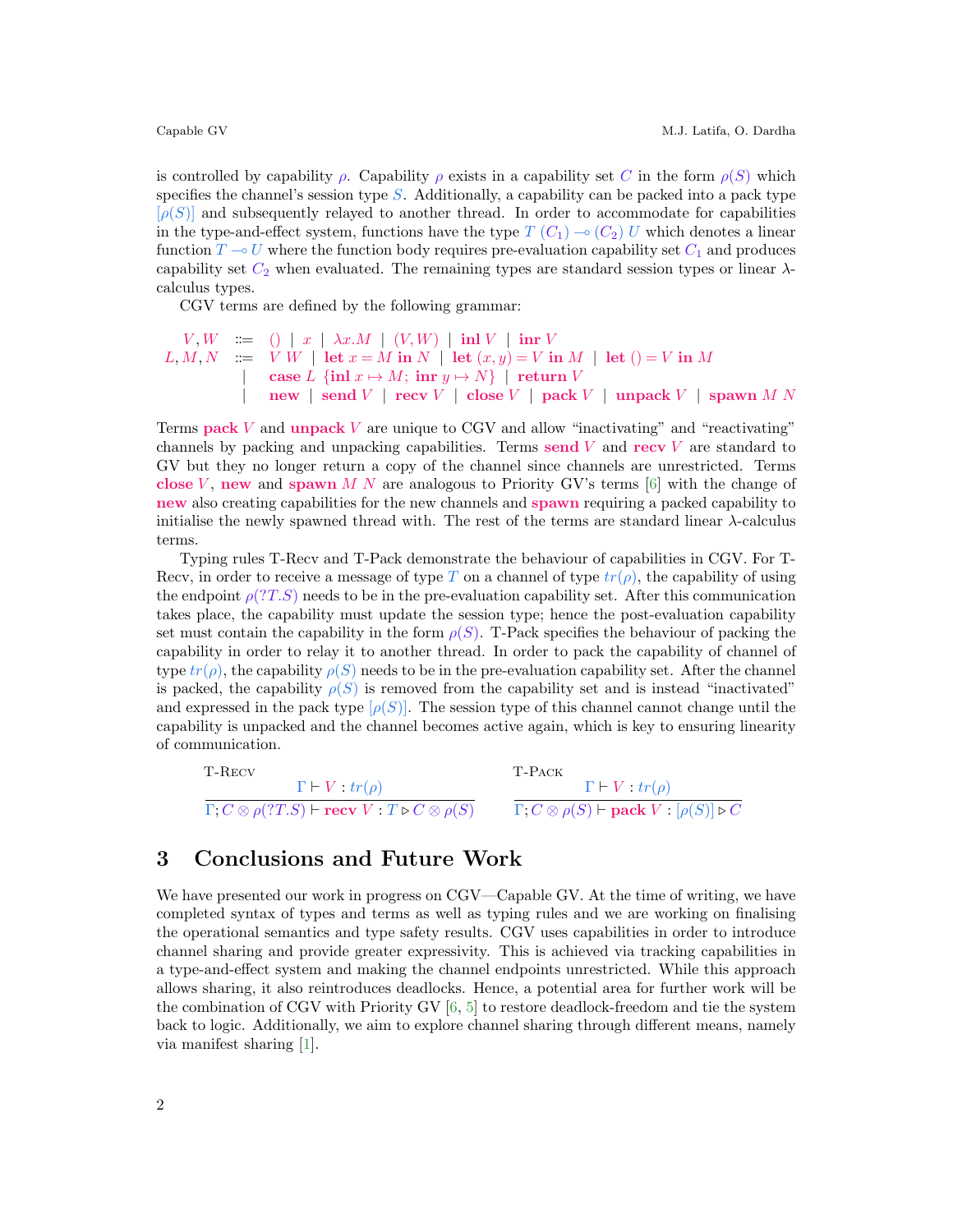#### References

- <span id="page-2-7"></span>[1] Stephanie Balzer, Bernardo Toninho, and Frank Pfenning. Manifest deadlock-freedom for shared session types. In Programming Languages and Systems - 28th European Symposium on Programming, ESOP 2019, Held as Part of the European Joint Conferences on Theory and Practice of Software, ETAPS 2019, Prague, Czech Republic, April 6-11, 2019, Proceedings, volume 11423 of Lecture Notes in Computer Science, pages 611–639. Springer, 2019.
- <span id="page-2-5"></span>[2] Simon Fowler, Wen Kokke, Ornela Dardha, Sam Lindley, and J. Garrett Morris. Separating sessions smoothly. In 32nd International Conference on Concurrency Theory, CONCUR 2021, August 24- 27, 2021, Virtual Conference, volume 203 of LIPIcs, pages 36:1–36:18. Schloss Dagstuhl - Leibniz-Zentrum für Informatik, 2021.
- <span id="page-2-4"></span>[3] Simon Fowler, Sam Lindley, J. Garrett Morris, and Sára Decova. Exceptional asynchronous session types: session types without tiers. Proc. ACM Program. Lang., 3(POPL):28:1–28:29, 2019.
- <span id="page-2-3"></span>[4] Simon J. Gay and Vasco Thudichum Vasconcelos. Linear type theory for asynchronous session types. J. Funct. Program., 20(1):19–50, 2010.
- <span id="page-2-1"></span>[5] Wen Kokke and Ornela Dardha. Deadlock-free session types in linear haskell. In Haskell 2021: Proceedings of the 14th ACM SIGPLAN International Symposium on Haskell, Virtual Event, Korea, August 26-27, 2021, pages 1–13. ACM, 2021.
- <span id="page-2-0"></span>[6] Wen Kokke and Ornela Dardha. Prioritise the best variation. In Formal Techniques for Distributed Objects, Components, and Systems - 41st IFIP WG 6.1 International Conference, FORTE 2021, Held as Part of the 16th International Federated Conference on Distributed Computing Techniques, DisCoTec 2021, Valletta, Malta, June 14-18, 2021, Proceedings, volume 12719 of Lecture Notes in Computer Science, pages 100–119. Springer, 2021.
- <span id="page-2-9"></span>[7] Vasco T. Vasconcelos. Fundamentals of session types. Inf. Comput., 217:52–70, 2012.
- <span id="page-2-6"></span>[8] A. Laura Voinea, Ornela Dardha, and Simon J. Gay. Resource sharing via capability-based multiparty session types. In Integrated Formal Methods - 15th International Conference, IFM 2019, Bergen, Norway, December 2-6, 2019, Proceedings, volume 11918 of Lecture Notes in Computer Science, pages 437–455. Springer, 2019.
- <span id="page-2-2"></span>[9] Philip Wadler. Propositions as sessions. In ACM SIGPLAN International Conference on Functional Programming, ICFP'12, Copenhagen, Denmark, September 9-15, 2012, pages 273–286. ACM, 2012.

### A Context Split

Typing environments can be split according to rules in Figure [1](#page-2-8) analogously to the work done by Vasconcelos [\[7\]](#page-2-9).

That allows all channels to be unrestricted while preserving linearity for everything else.

$$
\begin{array}{ccc}\n\overline{\varnothing = \varnothing \circ \varnothing} & & \Gamma = \Gamma_1 \circ \Gamma_2 & T = tr(\rho) \\
\hline\n\Gamma = \Gamma_1 \circ \Gamma_2 & & \Gamma = (\Gamma_1, x : T) \circ (\Gamma_2, x : T) \\
\Gamma = \Gamma_1 \circ \Gamma_2 & & \Gamma = \Gamma_1 \circ \Gamma_2 \\
\overline{\Gamma, x : T = (\Gamma_1, x : T) \circ \Gamma_2} & & \overline{\Gamma, x : T = \Gamma_1 \circ (\Gamma_2, x : T)}\n\end{array}
$$

<span id="page-2-8"></span>Figure 1: Context split.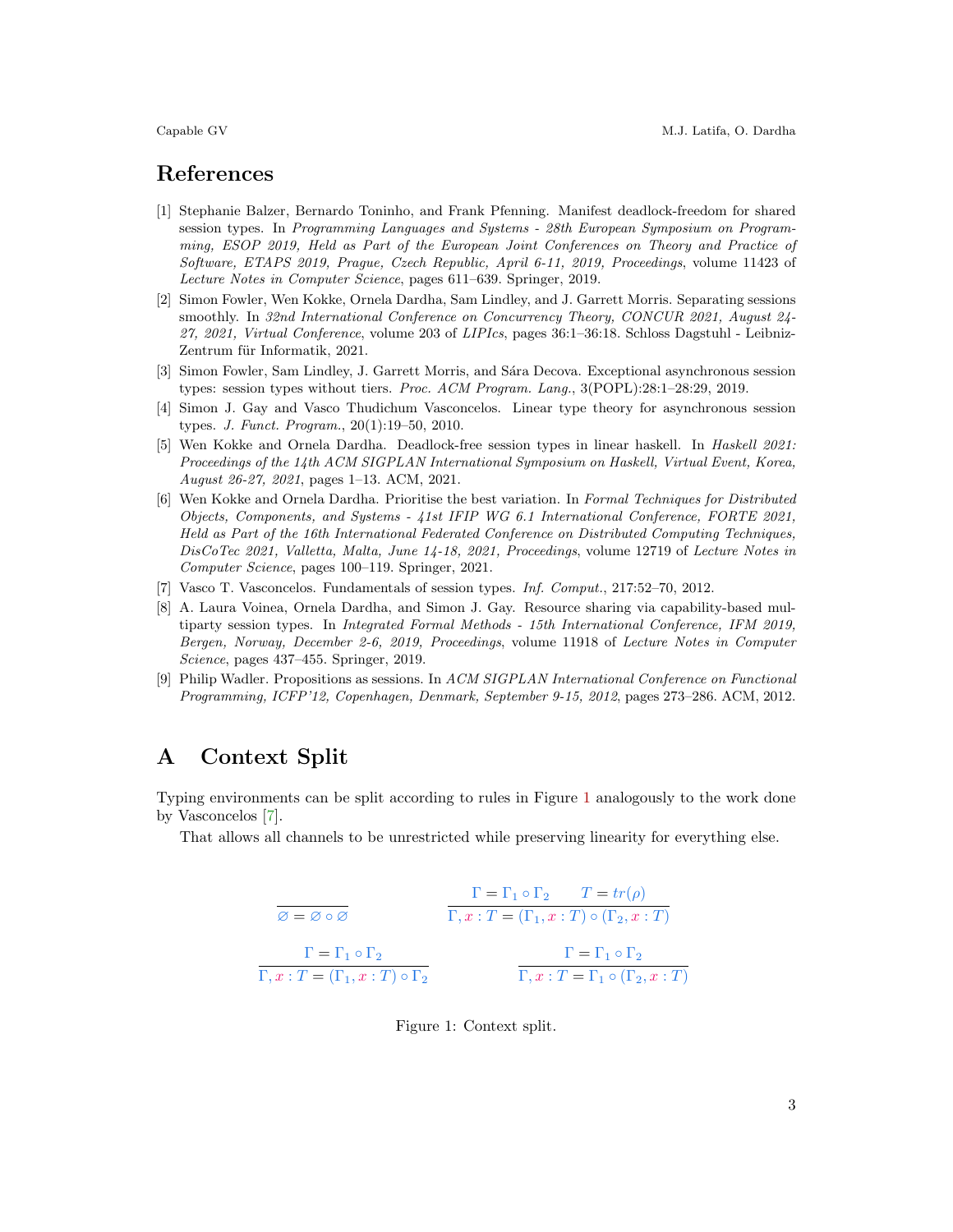Capable GV M.J. Latifa, O. Dardha

## B Static Typing Rules

Full static typing rules are presented in Figure [3](#page-4-0) and Figure [3.](#page-4-0)

# Values typing judgements

Typing judgements for values are of the form

 $\Gamma \vdash V : T$ 

which states that Under typing environment  $\Gamma$ , term V is of type  $T$ .

#### Computations typing judgements

Typing judgements for computations are of the form

 $\Gamma; C \vdash M : T \triangleright C'$ 

which states that Under typing environment  $\Gamma$  and with capability set C, term M is of type  $T$ and produces capability set  $C'$ .

| T-VAR                        | T-UNIT                    | $T-LAM$<br>$\Gamma, x : T; C \vdash M : U \triangleright C'$ |  |
|------------------------------|---------------------------|--------------------------------------------------------------|--|
| $x \cdot T \vdash x \cdot T$ | $\varnothing$ + () : 1    | $\Gamma \vdash \lambda x.M : T(C) \multimap (C') U$          |  |
|                              | T-PAIRVAL                 | $\Gamma \vdash V : T \quad \Delta \vdash W : U$              |  |
|                              |                           | $\Gamma \circ \Delta \vdash (V, W) : T \times U$             |  |
| T-Inl                        | $\Gamma \vdash V : T$     | $T-INR$<br>$\Gamma \vdash V : U$                             |  |
|                              | $\Gamma$ – inl $V: T + U$ | $\Gamma \vdash \text{inr } V : T + U$                        |  |

Figure 2: Static Typing Rules for Values.